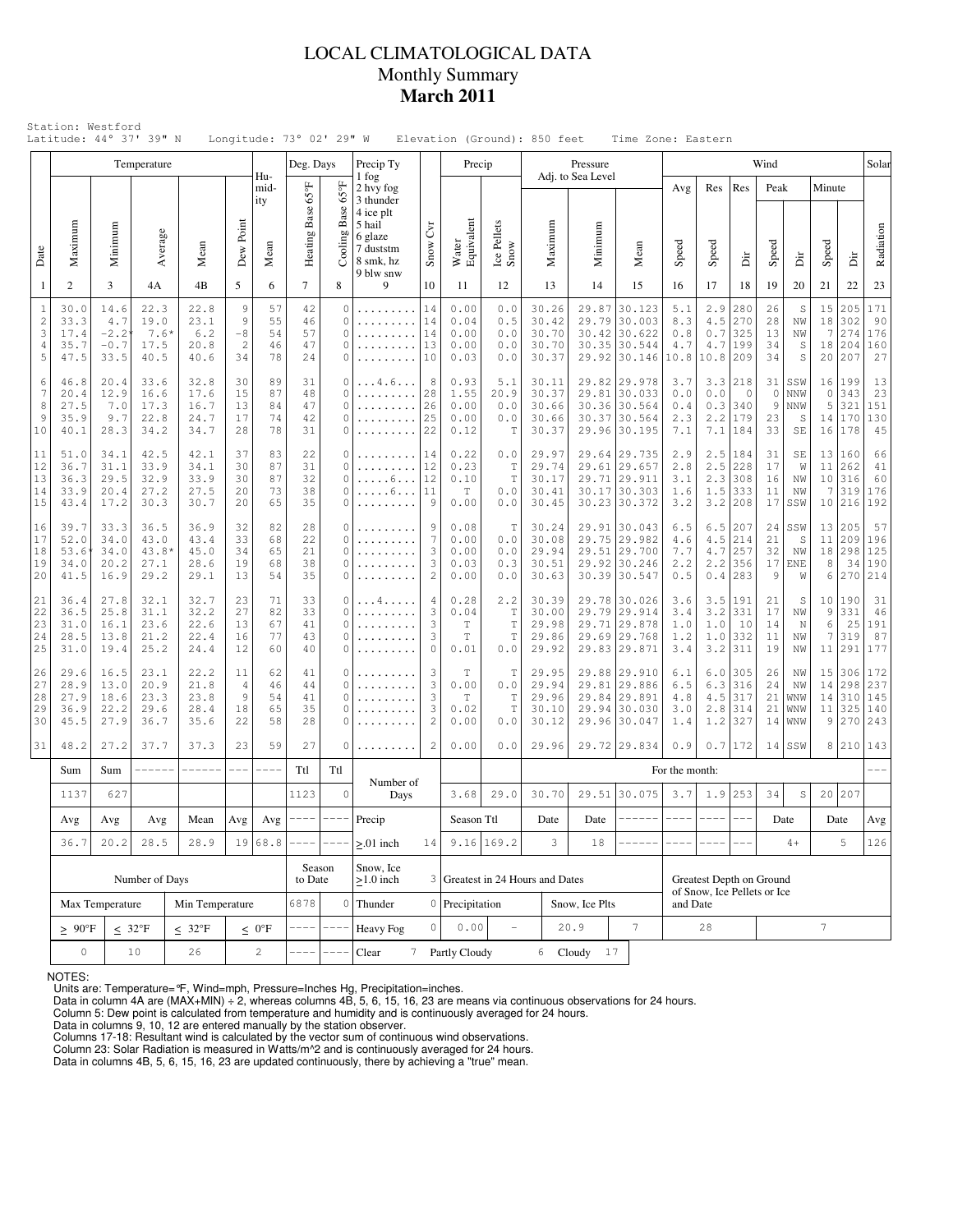# OBSERVATIONS AT 3-HOUR INTERVALS **March 2011: Westford**

|                                                                                                                                                                                                                                                                                                                                                                                                                                                                                                                 |                                                                                                                                                                                                                                                                                                                                                                                                                                                                              |                                                                                        |                                                              |                                              |                                                          | Wind<br>Wind                                       |                                                                       |                                                                                              |                                                                                          |                                                              |                                                                                       |                                                              |                                                         |                                                    |                                                       |                                                                      |                                                                               |                                                                      |                                                              |                                                                                         |                                                              | Wind                                                               |                                                                                                               |                                                                                  |                                                                                                   |                                                                            |                                                                                                                    |
|-----------------------------------------------------------------------------------------------------------------------------------------------------------------------------------------------------------------------------------------------------------------------------------------------------------------------------------------------------------------------------------------------------------------------------------------------------------------------------------------------------------------|------------------------------------------------------------------------------------------------------------------------------------------------------------------------------------------------------------------------------------------------------------------------------------------------------------------------------------------------------------------------------------------------------------------------------------------------------------------------------|----------------------------------------------------------------------------------------|--------------------------------------------------------------|----------------------------------------------|----------------------------------------------------------|----------------------------------------------------|-----------------------------------------------------------------------|----------------------------------------------------------------------------------------------|------------------------------------------------------------------------------------------|--------------------------------------------------------------|---------------------------------------------------------------------------------------|--------------------------------------------------------------|---------------------------------------------------------|----------------------------------------------------|-------------------------------------------------------|----------------------------------------------------------------------|-------------------------------------------------------------------------------|----------------------------------------------------------------------|--------------------------------------------------------------|-----------------------------------------------------------------------------------------|--------------------------------------------------------------|--------------------------------------------------------------------|---------------------------------------------------------------------------------------------------------------|----------------------------------------------------------------------------------|---------------------------------------------------------------------------------------------------|----------------------------------------------------------------------------|--------------------------------------------------------------------------------------------------------------------|
| Hour                                                                                                                                                                                                                                                                                                                                                                                                                                                                                                            | Sunshine                                                                                                                                                                                                                                                                                                                                                                                                                                                                     | Pressure                                                                               | Rainfall<br>rate                                             | Temperature                                  | Dew Point                                                | Humidity                                           | Direction                                                             | Speed                                                                                        | Gust                                                                                     | Sunshine                                                     | Pressure                                                                              | Rainfall<br>rate                                             | Temperature                                             | Dew Point                                          | Humidity                                              | Direction                                                            | Speed                                                                         | Gust                                                                 | Sunshine                                                     | Pressure                                                                                | Rainfall<br>rate                                             | Temperature                                                        | Dew Point                                                                                                     | Humidity                                                                         | Direction                                                                                         | Speed                                                                      | Gust                                                                                                               |
|                                                                                                                                                                                                                                                                                                                                                                                                                                                                                                                 |                                                                                                                                                                                                                                                                                                                                                                                                                                                                              |                                                                                        |                                                              | MAR 01                                       |                                                          |                                                    |                                                                       |                                                                                              |                                                                                          |                                                              |                                                                                       |                                                              | MAR 02                                                  |                                                    |                                                       |                                                                      |                                                                               |                                                                      |                                                              |                                                                                         |                                                              | MAR 03                                                             |                                                                                                               |                                                                                  |                                                                                                   |                                                                            |                                                                                                                    |
| 01<br>04<br>07<br>10<br>13<br>16<br>19<br>22                                                                                                                                                                                                                                                                                                                                                                                                                                                                    | 0<br>29.91<br>0.00<br>25<br>72<br>33<br>6<br>17<br>$\epsilon$<br>$\mathbb O$<br>30.04<br>0.00<br>19<br>70<br>32<br>11<br>32<br>30.18<br>71<br>3<br>21<br>0.00<br>15<br>7<br>5<br>30.24<br>494<br>0.00<br>20<br>53<br>30<br>6<br>30.24<br>29<br>5<br>624<br>0.00<br>25<br>6<br>44<br>30.18<br>21<br>251<br>0.00<br>29<br>9<br>42<br>$\overline{4}$<br>8<br>$\overline{\mathbf{c}}$<br>0<br>30.14<br>0.00<br>23<br>52<br>20<br>30.05<br>25<br>20<br>8<br>0<br>0.00<br>54<br>11 |                                                                                        |                                                              |                                              |                                                          |                                                    | 23<br>17<br>13<br>$\overline{7}$<br>9<br>7<br>9<br>15                 | 0<br>$\circ$<br>11<br>223<br>694<br>69<br>$\circ$<br>0                                       | 29.94<br>29.85<br>29.83<br>29.81<br>29.88<br>30.03<br>30.24<br>30.36                     | 0.00<br>0.00<br>0.00<br>0.00<br>0.00<br>0.00<br>0.00<br>0.00 | 28<br>30<br>30<br>32<br>30<br>21<br>13<br>7                                           | 9<br>12<br>15<br>20<br>16<br>8<br>$-1$<br>$-5$               | 45<br>47<br>53<br>61<br>55<br>55<br>52<br>55            | 20<br>21<br>21<br>21<br>32<br>33<br>32<br>32       | 11<br>9<br>$10$<br>6<br>$\overline{7}$<br>6<br>6<br>3 | 20<br>22<br>18<br>12<br>22<br>17<br>21<br>7                          | 0<br>0<br>19<br>515<br>636<br>276<br>0<br>0                                   | 30.45<br>30.51<br>30.60<br>30.69<br>30.67<br>30.66<br>30.70<br>30.70 | 0.00<br>0.00<br>0.00<br>0.00<br>0.00<br>0.00<br>0.00<br>0.00 | $\overline{4}$<br>$\mathbb O$<br>$-2$<br>6<br>14<br>17<br>7<br>3                        | $-8$<br>$-9$<br>-10<br>$-8$<br>$-5$<br>-6<br>$-7$<br>$-9$    | 59<br>64<br>67<br>51<br>41<br>35<br>51<br>58                       | 33<br>30<br>03<br>28<br>31<br>01<br>03<br>03                                                                  | $\mathbf 1$<br>$\overline{\mathbf{c}}$<br>$\circ$<br>3<br>$\,1\,$<br>2<br>0<br>0 | 8<br>$\frac{4}{3}$<br>$10$<br>$\begin{array}{c} 6 \\ 6 \end{array}$<br>$\mathbb O$<br>$\mathbb O$ |                                                                            |                                                                                                                    |
|                                                                                                                                                                                                                                                                                                                                                                                                                                                                                                                 |                                                                                                                                                                                                                                                                                                                                                                                                                                                                              |                                                                                        |                                                              | MAR 04                                       |                                                          |                                                    |                                                                       |                                                                                              |                                                                                          |                                                              |                                                                                       |                                                              | MAR 05                                                  |                                                    |                                                       |                                                                      |                                                                               |                                                                      |                                                              |                                                                                         |                                                              | MAR 06                                                             |                                                                                                               |                                                                                  |                                                                                                   |                                                                            |                                                                                                                    |
| 130.70<br>0.00<br>03<br>$\circ$<br>01<br>0<br>2<br>60<br>-9<br>03<br>$\mathbb O$<br>30.67<br>0.00<br>$\,1$<br>$\circ$<br>04<br>$-8$<br>65<br>3<br>$-7$<br>07<br>35<br>30.65<br>03<br>$\mathbb O$<br>0.00<br>63<br>30.60<br>7<br>10<br>265<br>0.00<br>22<br>$-3$<br>34<br>18<br>13<br>30.51<br>20<br>8<br>578<br>0.00<br>32<br>3<br>29<br>30.45<br>21<br>8<br>81<br>0.00<br>34<br>8<br>33<br>16<br>5<br>7<br>20<br>0<br>30.45<br>0.00<br>33<br>34<br>19<br>22<br>30.39<br>34<br>20<br>9<br>0<br>0.00<br>16<br>47 |                                                                                                                                                                                                                                                                                                                                                                                                                                                                              |                                                                                        |                                                              |                                              | 0<br>$\circ$<br>$\sqrt{2}$<br>13<br>14<br>15<br>13<br>19 | 0<br>$\mathbf 0$<br>14<br>42<br>49<br>26<br>0<br>0 | 30.36<br>30.31<br>30.25<br>30.18<br>30.10<br>30.05<br>30.03<br>29.98  | 0.00<br>0.00<br>0.00<br>0.00<br>0.00<br>0.00<br>0.00<br>0.00                                 | 34<br>35<br>37<br>39<br>42<br>44<br>45<br>47                                             | 23<br>28<br>31<br>35<br>37<br>39<br>39<br>40                 | 65<br>76<br>78<br>83<br>81<br>82<br>81<br>74                                          | 19,<br>20<br>19<br>21<br>21<br>20<br>20<br>21                | 10<br>13<br>12<br>11<br>9<br>10<br>$\overline{7}$<br>10 | 28<br>27<br>23<br>25<br>25<br>24<br>16<br>28       | 0<br>0<br>5<br>52<br>37<br>14<br>0<br>0               | 29.91<br>29.84<br>29.83<br>29.97<br>30.02<br>30.07<br>30.11<br>30.07 | 0.00<br>0.00<br>0.00<br>0.00<br>0.00<br>0.00<br>0.00<br>0.00                  | 46<br>47<br>47<br>31<br>28<br>27<br>24<br>22                         | 41<br>43<br>43<br>29<br>25<br>24<br>22<br>20                 | 83<br>86<br>88<br>92<br>90<br>90<br>90<br>90                                            | 22<br>20<br>22<br>0 <sub>0</sub><br>34<br>34<br>34<br>34     | 10<br>11<br>$\mathsf 9$<br>$\mathsf{O}\xspace$<br>0<br>0<br>0<br>0 | 20<br>23<br>$\begin{bmatrix} 21 \\ 0 \\ 0 \end{bmatrix}$<br>$\mathbb O$<br>$\mathbb O$<br>$\mathsf{O}\xspace$ |                                                                                  |                                                                                                   |                                                                            |                                                                                                                    |
|                                                                                                                                                                                                                                                                                                                                                                                                                                                                                                                 | MAR 07                                                                                                                                                                                                                                                                                                                                                                                                                                                                       |                                                                                        |                                                              |                                              |                                                          |                                                    |                                                                       |                                                                                              |                                                                                          |                                                              | MAR 08                                                                                |                                                              |                                                         |                                                    |                                                       |                                                                      |                                                                               |                                                                      |                                                              | MAR 09                                                                                  |                                                              |                                                                    |                                                                                                               |                                                                                  |                                                                                                   |                                                                            |                                                                                                                    |
| 01<br>04<br>07<br>10<br>13<br>16<br>19<br>22                                                                                                                                                                                                                                                                                                                                                                                                                                                                    | 0<br>0<br>46<br>79<br>51<br>0<br>0                                                                                                                                                                                                                                                                                                                                                                                                                                           | 0, 29.99<br>29.86<br>29.83<br>29.88<br>29.98<br>30.11<br>30.24<br>30.32                | 0.00<br>0.00<br>0.00<br>0.00<br>0.00<br>0.00<br>0.00<br>0.00 | 20<br>18<br>18<br>16<br>18<br>20<br>19<br>14 | 17<br>15<br>15<br>13<br>15<br>17<br>16<br>11             | 89<br>88<br>88<br>86<br>87<br>88<br>88<br>86       | 134<br>34<br>34<br>34<br>34<br>34<br>34<br>34                         | 0<br>$\mathbb O$<br>$\mathbb O$<br>$\circ$<br>$\mathbb O$<br>$\circ$<br>$\circ$<br>$\circ$   | 0<br>$\mathbb O$<br>$\mathbb O$<br>$\mathbb O$<br>$\mathbb O$<br>$\circ$<br>0<br>$\circ$ | 0<br>0<br>21<br>81<br>670<br>243<br>0<br>0                   | 30.37<br>30.44<br>30.53<br>30.62<br>30.60<br>30.61<br>30.64<br>30.65                  | 0.00<br>0.00<br>0.00<br>0.00<br>0.00<br>0.00<br>0.00<br>0.00 | 11<br>10<br>8<br>20<br>25<br>26<br>18<br>14             | 7<br>7<br>$\sqrt{4}$<br>16<br>20<br>20<br>14<br>11 | 85<br>85<br>85<br>86<br>82<br>78<br>84<br>86          | , 00<br>0 <sub>0</sub><br>34<br>30<br>31<br>07<br>07<br>07           | 0<br>0<br>0<br>0<br>4<br>0<br>0<br>0                                          | $\circ$<br>0<br>0<br>0<br>7<br>3<br>1<br>0                           | 0<br>0<br>47<br>466<br>510<br>95<br>0<br>$\overline{0}$      | 30.66<br>30.64<br>30.64<br>30.64<br>30.57<br>30.51<br>30.48<br>30.42                    | 0.00<br>0.00<br>0.00<br>0.00<br>0.00<br>0.00<br>0.00<br>0.00 | 13<br>12<br>13<br>29<br>35<br>34<br>32<br>31                       | 9<br>8<br>9<br>23<br>22<br>23<br>21<br>21                                                                     | 86 <sub>1</sub><br>85<br>86<br>79<br>59<br>64<br>65<br>67                        | 07<br>07<br>07<br>07<br>18<br>17<br>18<br>17                                                      | 0<br>0<br>0<br>0<br>6<br>3<br>6<br>5                                       | 0<br>$\mathbb O$<br>$\begin{array}{c}\n0 \\ 3\n\end{array}$<br>9<br>$\overline{9}$<br>13<br>20                     |
|                                                                                                                                                                                                                                                                                                                                                                                                                                                                                                                 |                                                                                                                                                                                                                                                                                                                                                                                                                                                                              |                                                                                        |                                                              | MAR 10                                       |                                                          |                                                    |                                                                       |                                                                                              |                                                                                          |                                                              |                                                                                       |                                                              | MAR 11                                                  |                                                    |                                                       |                                                                      |                                                                               |                                                                      |                                                              |                                                                                         |                                                              | MAR 12                                                             |                                                                                                               |                                                                                  |                                                                                                   |                                                                            |                                                                                                                    |
| 01<br>04<br>07<br>10<br>13<br>16<br>19<br>22                                                                                                                                                                                                                                                                                                                                                                                                                                                                    | 0<br>0<br>12<br>139<br>155<br>37<br>0<br>0                                                                                                                                                                                                                                                                                                                                                                                                                                   | 130.36<br>30.29<br>30.28<br>30.25<br>30.20<br>30.14<br>30.08<br>30.03                  | 0.00<br>0.00<br>0.00<br>0.00<br>0.00<br>0.00<br>0.00<br>0.00 | 30<br>30<br>31<br>34<br>37<br>36<br>38<br>39 | 22<br>23<br>27<br>28<br>30<br>32<br>31<br>33             | 70,18<br>75<br>83 19<br>78<br>75<br>83<br>78<br>77 | $1\,8$<br>18<br>18<br>17<br>16<br>18                                  | 7<br>10<br>6<br>5<br>6<br>5<br>$\overline{4}$<br>9                                           | 22<br>24<br>14<br>19<br>22<br>10<br>10<br>16                                             | 0<br>$\circ$<br>60<br>121<br>123<br>146<br>$\circ$<br>0      | 29.93<br>29.85<br>29.75<br>29.73<br>29.67<br>29.64<br>29.66<br>29.68                  | 0.00<br>0.00<br>0.00<br>0.00<br>0.00<br>0.00<br>0.00<br>0.00 | 40<br>41<br>42<br>44<br>47<br>51<br>40<br>36            | 33<br>35<br>36<br>40<br>41<br>42<br>37<br>33       | 78<br>79<br>79<br>87<br>79<br>71<br>88<br>92          | 17<br>17<br>19<br>15<br>18<br>20<br>12<br>04                         | 3<br>7<br>$\,4$<br>0<br>2<br>$\overline{c}$<br>0<br>1                         | 11<br>15<br>9<br>8<br>8<br>8<br>0<br>6                               | 0<br>0<br>5<br>88<br>165<br>69<br>$\circ$<br>0               | 29.66<br>29.62<br>29.64<br>29.61<br>29.62<br>29.65<br>29.72<br>29.73                    | 0.00<br>0.00<br>0.00<br>0.00<br>0.00<br>0.00<br>0.00<br>0.00 | 33<br>33<br>31<br>33<br>36<br>36<br>35<br>34                       | 31<br>31<br>30<br>31<br>30<br>29<br>30<br>31                                                                  | 93<br>94<br>94<br>90<br>78<br>74<br>81<br>89                                     | 05<br>05<br>28<br>20<br>23<br>22<br>21<br>20                                                      | 0<br>0<br>0<br>6<br>$\overline{\mathcal{I}}$<br>$\overline{c}$<br>4<br>3   | $\overline{4}$<br>$\mathbb O$<br>$\mathbb O$<br>$12$<br>$16$<br>5<br>$\begin{smallmatrix}1&1\\&7\end{smallmatrix}$ |
|                                                                                                                                                                                                                                                                                                                                                                                                                                                                                                                 |                                                                                                                                                                                                                                                                                                                                                                                                                                                                              | MAR 13                                                                                 |                                                              |                                              |                                                          |                                                    |                                                                       |                                                                                              |                                                                                          |                                                              |                                                                                       | MAR 14                                                       |                                                         |                                                    |                                                       |                                                                      |                                                                               |                                                                      |                                                              |                                                                                         | MAR 15                                                       |                                                                    |                                                                                                               |                                                                                  |                                                                                                   |                                                                            |                                                                                                                    |
| 01<br>04<br>07<br>10<br>13<br>16<br>19<br>22                                                                                                                                                                                                                                                                                                                                                                                                                                                                    | 107<br> 151                                                                                                                                                                                                                                                                                                                                                                                                                                                                  | $0^{29.71}_{029.72}$<br>0 29.77 <br>29.84<br>29.91<br>258 29.97<br>0 30.07<br>0 30.15  | 0.00<br>0.00<br>0.00<br>0.00<br>0.00<br>0.00<br>0.00<br>0.00 | 35<br>35<br>34<br>34<br>35<br>36<br>33<br>31 | 31<br>32<br>32<br>32<br>33<br>31<br>28<br>28             | 87<br>86<br>93<br>93<br>90<br>82<br>80<br>89 33    | $\begin{array}{c} 21 \\ 21 \end{array}$<br>21<br>33<br>30<br>31<br>32 | $\frac{1}{3}$<br>$\circ$<br>$\mathbf 1$<br>$\ensuremath{\mathsf{3}}$<br>$\sqrt{4}$<br>5<br>3 | $\frac{5}{9}$<br>$\overline{4}$<br>3<br>$\gamma$<br>10<br>11<br>9                        | 0<br>$\mathbb O$<br>$\circ$<br>200 <br>707<br>$\mathbb O$    | 30.17<br>30.19<br>30.25<br>30.32<br>30.34<br>492 30.34<br>30.36<br>0 30.39            | 0.00<br>0.00<br>0.00<br>0.00<br>0.00<br>0.00<br>0.00<br>0.00 | 29<br>27<br>24<br>26<br>32<br>33<br>29<br>22            | 25<br>21<br>18<br>19<br>20<br>20<br>19<br>16       | 85<br>80<br>77<br>73<br>61<br>59<br>66<br>78 04       | 33<br>04<br>03<br>01<br>34<br>34<br>01                               | $\frac{1}{0}$<br>$\circ$<br>0<br>$\sqrt{2}$<br>$\sqrt{4}$<br>$\mathbb O$<br>0 | 6<br>$\tau$<br>$\overline{7}$<br>5<br>7<br>9<br>$\mathbf{2}$<br>0    | 0<br>$\circ$<br>441                                          | $30.42$<br>$30.43$<br>0 30.44<br>30.44<br>680 30.40<br>554 30.33<br>0130.29<br>0 30.26  | 0.00<br>0.00<br>0.00<br>0.00<br>0.00<br>0.00<br>0.00<br>0.00 | 21<br>19<br>18 <sup>1</sup><br>31<br>37<br>42<br>40<br>37          | 16<br>15<br>13<br>19<br>23<br>24<br>22<br>24                                                                  | 83 14<br>82<br>82<br>61<br>56<br>$4\,8$<br>49 20<br>$59$   20                    | 18<br>18<br>21<br> 20<br>21                                                                       | 0<br>$\mathbf 1$<br>$\circ$<br>4<br>5<br>6<br>7<br>5                       | $_4^2$<br>$\overline{c}$<br>$\,9$<br>13<br>14<br>12<br>11                                                          |
|                                                                                                                                                                                                                                                                                                                                                                                                                                                                                                                 |                                                                                                                                                                                                                                                                                                                                                                                                                                                                              |                                                                                        |                                                              | MAR 16                                       |                                                          |                                                    |                                                                       |                                                                                              |                                                                                          |                                                              |                                                                                       |                                                              | MAR 17                                                  |                                                    |                                                       |                                                                      |                                                                               |                                                                      |                                                              |                                                                                         |                                                              | MAR 18                                                             |                                                                                                               |                                                                                  |                                                                                                   |                                                                            |                                                                                                                    |
| 01<br>04<br>07<br>10<br>13<br>16<br>19<br>22                                                                                                                                                                                                                                                                                                                                                                                                                                                                    | $\circ$<br>$\circ$                                                                                                                                                                                                                                                                                                                                                                                                                                                           | 0, 30.21<br>30.15<br>30.11<br>44 30.07<br>295 30.00<br>239 29.93<br>0 29.93<br>0 29.98 | 0.00<br>0.00<br>0.00<br>0.00<br>0.00<br>0.00<br>0.00<br>0.00 | 38<br>36<br>34<br>35<br>38<br>39<br>39<br>38 | 28<br>29<br>31<br>31<br>33<br>35<br>35<br>35             | 67 21<br>74<br>86<br>83 20<br>81<br>87<br>86<br>87 | 20<br>19<br>23<br>20<br>20<br>22                                      | 11<br>11<br>$\,9$<br>11<br>8<br>6<br>3<br>4                                                  | 21<br>21<br>20<br>19<br>13<br>11<br>7<br>8                                               | $\circ$<br>$\circ$<br>$\mathbf 0$                            | 0, 30.00<br>30.02<br>30.06<br>439 30.08<br>710 30.03<br>373 29.97<br>0 29.92<br>29.82 | 0.00<br>0.00<br>0.00<br>0.00<br>0.00<br>0.00<br>0.00<br>0.00 | 39<br>38<br>34<br>41<br>48<br>52<br>47<br>47            | 34<br>32<br>30<br>33<br>33<br>34<br>34<br>33       | 85, 22<br>81<br>83<br>$72\,$<br>56<br>51<br>59<br>57  | 24<br>22<br> 21<br>19<br>20<br>20<br>20                              | 4<br>5<br>$\overline{\mathbf{c}}$<br>$\epsilon$<br>8<br>9<br>4<br>6           | 8<br>$1\,1$<br>$\overline{4}$<br>10<br>12<br>15<br>8<br>15           | 0<br>0                                                       | 0, 29.71<br>29.59<br>29.52<br>454 29.55<br>255 29.66<br>195 29.77<br>0 29.87<br>0 29.92 | 0.00<br>0.00<br>0.00<br>0.00<br>0.00<br>0.00<br>0.00<br>0.00 | $4\,8$<br>47<br>47<br>53<br>50<br>45<br>38<br>35                   | 33<br>35<br>39<br>41<br>34<br>32<br>29<br>27                                                                  | 57,20<br>64<br>72 20<br>$62 \mid 24$<br>56<br>62 33<br>69 02<br>72 32            | 21<br>30                                                                                          | 10<br>10<br>$\,9$<br>$\mathsf 9$<br>$1\,5$<br>$\overline{7}$<br>$1\,$<br>3 | 22<br>20<br>26<br>19<br>22<br>16<br>12<br>$\,9$                                                                    |

### MAXIMUM SHORT DURATION PRECIPITATION

| Time Period (minutes) |                | 10             | 1 E            | 20             | 30             | 45             | 60             | 80             | 100            | 120  | 150            | 180            |
|-----------------------|----------------|----------------|----------------|----------------|----------------|----------------|----------------|----------------|----------------|------|----------------|----------------|
| Precipitation         | 0.00           | 0.00           | 0.00           | 0.00           | 0.00           | 0.00           | 0.00           | 0.00           | 0.00           | 0.00 | 0.00           | 0.00           |
| Ended: Date           | 0 <sub>0</sub> | 0 <sub>0</sub> | 0 <sub>0</sub> | 0 <sup>0</sup> | 0 <sub>0</sub> | 0 <sub>0</sub> | 0 <sub>0</sub> | 0 <sub>0</sub> | 0 <sub>0</sub> | 00   | 0 <sup>0</sup> | 0 <sup>0</sup> |
| Ended: Time           | 0000           | 0000           | 0000           | 0000           | 0000           | 0000           | 0000           | 0000           | 0000           | 0000 | 0000           | 0000           |

The precipitation amounts may occur at any time during the month. The time indicated is the ending time of the interval. Date and time are not entered for trace amounts.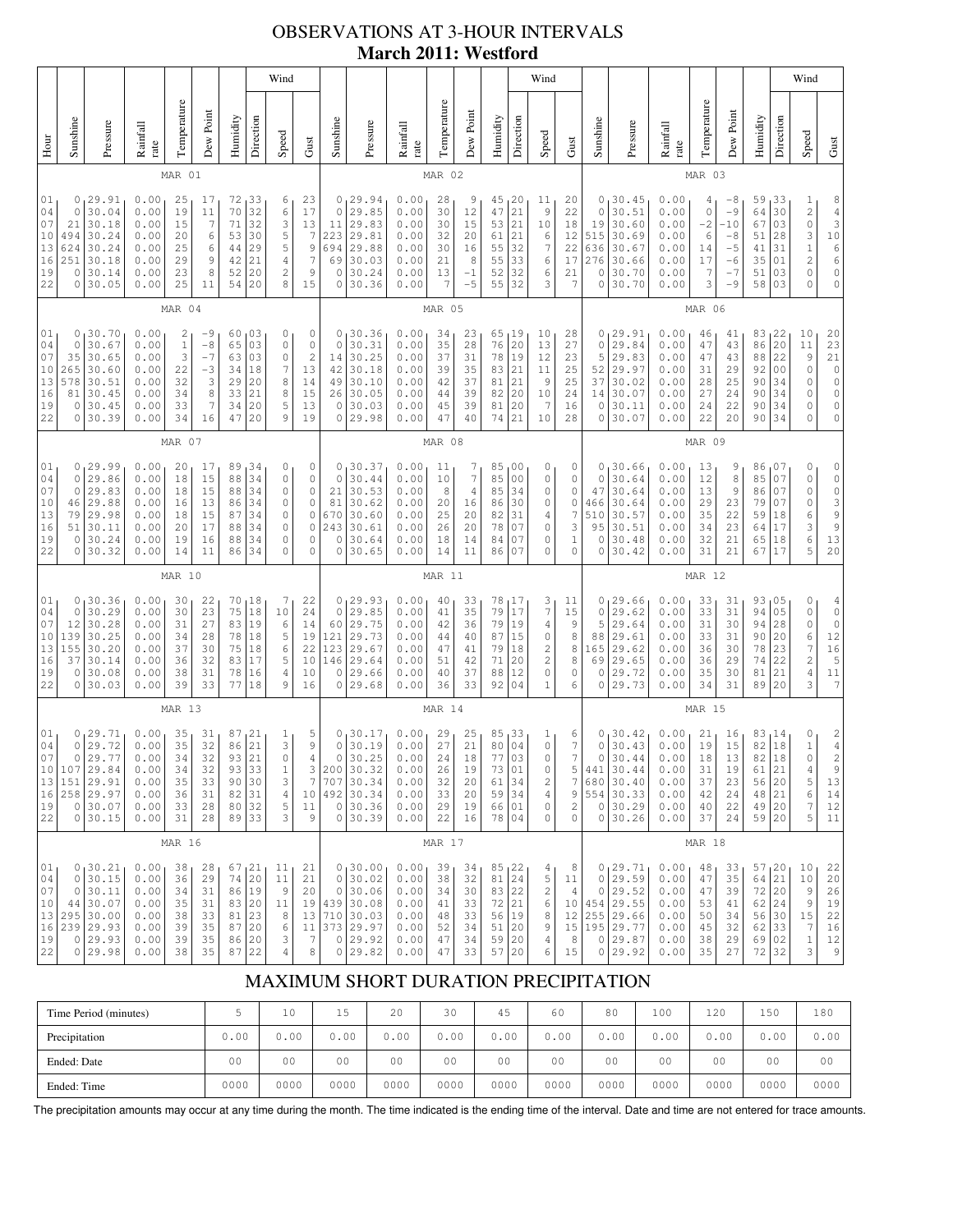# OBSERVATIONS AT 3-HOUR INTERVALS **March 2011: Westford**

|                                                                                                                                                                                                                                                                                                                                                                                                                                                                                                                                                                                                                                                      |                                                     |                                                                               |                                                              |                                              |                                                                               |                                                               |                                                                         | Wind                                                                                                           |                                                                                                  |                                                              |                                                                         |                                                              |                                                                                                        |                                                                        |                                                                   |                                                                         | Wind                                                                                                                 |                                                                       |                                                                 |                                                                           |                                                              |                                                        |                                                                                |                                                 |                                              | Wind                                                                                                              |                                                                                                                             |
|------------------------------------------------------------------------------------------------------------------------------------------------------------------------------------------------------------------------------------------------------------------------------------------------------------------------------------------------------------------------------------------------------------------------------------------------------------------------------------------------------------------------------------------------------------------------------------------------------------------------------------------------------|-----------------------------------------------------|-------------------------------------------------------------------------------|--------------------------------------------------------------|----------------------------------------------|-------------------------------------------------------------------------------|---------------------------------------------------------------|-------------------------------------------------------------------------|----------------------------------------------------------------------------------------------------------------|--------------------------------------------------------------------------------------------------|--------------------------------------------------------------|-------------------------------------------------------------------------|--------------------------------------------------------------|--------------------------------------------------------------------------------------------------------|------------------------------------------------------------------------|-------------------------------------------------------------------|-------------------------------------------------------------------------|----------------------------------------------------------------------------------------------------------------------|-----------------------------------------------------------------------|-----------------------------------------------------------------|---------------------------------------------------------------------------|--------------------------------------------------------------|--------------------------------------------------------|--------------------------------------------------------------------------------|-------------------------------------------------|----------------------------------------------|-------------------------------------------------------------------------------------------------------------------|-----------------------------------------------------------------------------------------------------------------------------|
| Hour                                                                                                                                                                                                                                                                                                                                                                                                                                                                                                                                                                                                                                                 | Sunshine                                            | Pressure                                                                      | Rainfall<br>rate                                             | Temperature                                  | Dew Point                                                                     | Humidity                                                      | Direction                                                               | Speed                                                                                                          | Gust                                                                                             | Sunshine                                                     | Pressure                                                                | Rainfall<br>rate                                             | Temperature                                                                                            | Dew Point                                                              | Humidity                                                          | Direction                                                               | Speed                                                                                                                | $\mbox{Gust}$                                                         | Sunshine                                                        | Pressure                                                                  | Rainfall<br>rate                                             | Temperature                                            | Dew Point                                                                      | Humidity                                        | Direction                                    | Speed                                                                                                             | Gust                                                                                                                        |
|                                                                                                                                                                                                                                                                                                                                                                                                                                                                                                                                                                                                                                                      |                                                     |                                                                               |                                                              | MAR 19                                       |                                                                               |                                                               |                                                                         |                                                                                                                |                                                                                                  |                                                              |                                                                         |                                                              | MAR 20                                                                                                 |                                                                        |                                                                   |                                                                         |                                                                                                                      |                                                                       | MAR 21                                                          |                                                                           |                                                              |                                                        |                                                                                |                                                 |                                              |                                                                                                                   |                                                                                                                             |
| 0, 29.94<br>0.00<br>84 34<br>01<br>32<br>28<br>5<br>$\mathbf{1}$<br>35<br>3<br>$\mathbb O$<br>30.01<br>0.00<br>29<br>25<br>04<br>86<br>10<br>$\overline{c}$<br>07<br>$\mathbb O$<br>30.14<br>0.00<br>21<br>82<br>$\overline{7}$<br>26<br>00<br>30.24<br>$\mathsf 9$<br>10<br>446<br>0.00<br>28<br>18<br>66<br>33<br>$\sqrt{4}$<br>30.31<br>$\sqrt{2}$<br>12<br>13<br>693<br>0.00<br>31<br>17<br>56<br>0 <sub>0</sub><br>547<br>30.35<br>35<br>5<br>$\,9$<br>16<br>0.00<br>32<br>18<br>54<br>$\circ$<br>19<br>7<br>30.42<br>0.00<br>29<br>15<br>56<br>02<br>$\overline{4}$<br>0 30.47<br>22<br>13<br>70<br>04<br>$\circ$<br>$\mathbf 0$<br>22<br>0.00 |                                                     |                                                                               |                                                              |                                              |                                                                               | $\mathsf{O}\xspace$<br>5<br>483<br>689<br>519<br>0<br>$\circ$ | 0, 30.53<br>30.56<br>30.61<br>30.63<br>30.58<br>30.53<br>30.50<br>30.46 | 0.00<br>0.00<br>0.00<br>0.00<br>0.00<br>0.00<br>0.00<br>0.00                                                   | 21<br>20<br>21<br>33<br>36<br>40<br>33<br>29                                                     | 13<br>12<br>14<br>14<br>10<br>9<br>16<br>15                  | 70,04<br>73<br>75<br>44<br>33<br>27<br>50<br>56                         | 04<br>04<br>04<br>21<br>25<br>33<br>08                       | 0<br>$\mathsf{O}\xspace$<br>$\mathsf{O}\xspace$<br>$\mathbb O$<br>0<br>$\mathbf 1$<br>$\mathbb O$<br>0 | 0<br>$\mathbb O$<br>$\mathbf 0$<br>$\,1$<br>6<br>3<br>0<br>$\mathbf 1$ | $\mathsf{O}\xspace$<br>$\circ$<br>56<br>123<br>74<br>0<br>$\circ$ | 0, 30.37<br>30.27<br>30.16<br>30.12<br>29.96<br>29.84<br>29.81<br>29.78 | 0.00<br>0.00<br>0.00<br>0.00<br>0.00<br>0.00<br>0.00<br>0.00                                                         | 28<br>34<br>35<br>32<br>32<br>34<br>32<br>33                          | 15<br>11<br>18<br>28<br>28<br>27<br>29<br>31                    | 58, 15<br>38<br>48<br>83<br>87<br>76<br>90<br>92                          | 18<br>19<br>19<br>18<br>17<br>18<br>20                       | 0<br>$\sqrt{2}$<br>5<br>8<br>5<br>$\sqrt{4}$<br>5<br>3 | $\frac{3}{5}$<br>11<br>15<br>21<br>13<br>$\begin{array}{c} 9 \\ 8 \end{array}$ |                                                 |                                              |                                                                                                                   |                                                                                                                             |
| <b>MAR 22</b>                                                                                                                                                                                                                                                                                                                                                                                                                                                                                                                                                                                                                                        |                                                     |                                                                               |                                                              |                                              |                                                                               |                                                               |                                                                         |                                                                                                                |                                                                                                  |                                                              | MAR 23                                                                  |                                                              |                                                                                                        |                                                                        |                                                                   |                                                                         |                                                                                                                      |                                                                       |                                                                 | MAR 24                                                                    |                                                              |                                                        |                                                                                |                                                 |                                              |                                                                                                                   |                                                                                                                             |
| 01<br>04<br>07<br>10<br>13<br>16<br>19<br>22                                                                                                                                                                                                                                                                                                                                                                                                                                                                                                                                                                                                         | $\circ$<br>$\Omega$<br>26<br>132<br>7               | 0, 29.81<br>29.84<br>29.90<br>29.93<br>29.93<br>160 29.93<br>29.94<br>0130.00 | 0.00<br>0.00<br>0.00<br>0.00<br>0.00<br>0.00<br>0.00<br>0.00 | 33<br>31<br>31<br>32<br>34<br>35<br>34<br>30 | 31<br>29<br>29<br>28<br>27<br>27<br>25<br>22                                  | 94<br>94<br>92<br>85<br>76<br>72<br>72<br>73                  | 32<br>33<br>33<br>33<br>32<br>32<br>31<br>02                            | $\circ$<br>$\mathbf{1}$<br>3<br>$\,1\,$<br>$\,8\,$<br>$\overline{4}$<br>$\sqrt{4}$<br>$\mathbf{1}$             | 3<br>10<br>9<br>5<br>11<br>9<br>15<br>5                                                          | $\mathbf 0$<br>9<br>388<br>302<br>230<br>7<br>0              | 0, 29.98<br>29.97<br>29.98<br>29.93<br>29.87<br>29.79<br>29.79<br>29.76 | 0.00<br>0.00<br>0.00<br>0.00<br>0.00<br>0.00<br>0.00<br>0.00 | 22<br>18<br>17<br>22<br>26<br>29<br>25<br>20                                                           | 13<br>11<br>11<br>12<br>14<br>14<br>15<br>11                           | 68,02<br>75<br>77<br>65<br>61<br>54<br>65<br>67                   | 34<br>0 <sub>0</sub><br>03<br>35<br>35<br>01<br>0 <sub>0</sub>          | 1<br>$\mathsf{O}\xspace$<br>$\mathbb O$<br>$\overline{4}$<br>$\overline{4}$<br>$\sqrt{2}$<br>$\,1$<br>$\overline{0}$ | 8<br>6<br>$\overline{4}$<br>$\,8\,$<br>10<br>6<br>8<br>$\overline{c}$ | $\circ$<br>7<br>223<br>199<br>149<br>5<br>0                     | 0, 29.73<br>29.70<br>29.72<br>29.75<br>29.77<br>29.78<br>29.83<br>29.85   | 0.00<br>0.00<br>0.00<br>0.00<br>0.00<br>0.00<br>0.00<br>0.00 | 17<br>17<br>16<br>27<br>26<br>28<br>26<br>24           | 10<br>11<br>10<br>17<br>20<br>20<br>21<br>20                                   | 74<br>77<br>78<br>67<br>78<br>72<br>81<br>87    | 02<br>02<br>02<br>02<br>32<br>35<br>33<br>28 | 0<br>$\mathbb O$<br>$\mathbb O$<br>$\overline{\mathbf{c}}$<br>5<br>$\sqrt{4}$<br>$\mathbb O$<br>$\circ$           | $\mathsf{O}\xspace$<br>$\mathbb O$<br>$\begin{array}{c} 1 \\ 6 \end{array}$<br>$1\,0$<br>$\,$ 8 $\,$<br>3<br>$\overline{c}$ |
|                                                                                                                                                                                                                                                                                                                                                                                                                                                                                                                                                                                                                                                      |                                                     |                                                                               |                                                              | MAR 25                                       |                                                                               |                                                               |                                                                         |                                                                                                                |                                                                                                  | MAR 26                                                       |                                                                         |                                                              |                                                                                                        |                                                                        |                                                                   |                                                                         | MAR 27                                                                                                               |                                                                       |                                                                 |                                                                           |                                                              |                                                        |                                                                                |                                                 |                                              |                                                                                                                   |                                                                                                                             |
| 01<br>04<br>07<br>10<br>13<br>16<br>19<br>22                                                                                                                                                                                                                                                                                                                                                                                                                                                                                                                                                                                                         | $\circ$<br>11<br>475<br>378<br>457                  | 0, 29.85<br>29.85<br>29.89<br>29.89<br>29.86<br>29.84<br>11 29.88<br>0 29.91  | 0.00<br>0.00<br>0.00<br>0.00<br>0.00<br>0.00<br>0.00<br>0.00 | 26<br>23<br>20<br>25<br>27<br>28<br>24<br>20 | 21<br>16<br>14<br>14<br>11<br>10<br>6<br>6                                    | 74<br>76<br>61<br>50<br>45<br>46<br>55                        | 84, 29<br>29<br>28<br>30<br>27<br>32<br>33<br>27                        | 4<br>$\sqrt{2}$<br>$\mathbb O$<br>$\mathbf 1$<br>8<br>4<br>3<br>$\sqrt{2}$                                     | $\boldsymbol{7}$<br>$\overline{4}$<br>$\mathbb O$<br>8<br>15<br>9<br>11<br>6                     | 0<br>$\mathbf 0$<br>11<br>418<br>851<br>193<br>12<br>$\circ$ | 129.90<br>29.88<br>29.92<br>29.92<br>29.90<br>29.88<br>29.92<br>29.94   | 0.00<br>0.00<br>0.00<br>0.00<br>0.00<br>0.00<br>0.00<br>0.00 | 19<br>18<br>17<br>20<br>26<br>28<br>26<br>24                                                           | 8<br>10<br>8<br>11<br>13<br>12<br>12<br>11                             | 62, 26<br>72<br>69<br>70<br>57<br>51<br>53<br>57 29               | 29<br>31<br>27<br>31<br>32<br>29                                        | 4<br>5<br>$\sqrt{2}$<br>6<br>6<br>10<br>$\overline{7}$<br>$\overline{4}$                                             | 8<br>10<br>9<br>17<br>15<br>22<br>18<br>13                            | $\circ$<br>12<br>522<br>786<br>548<br>11                        | 0, 29.93<br>29.92<br>29.93<br>29.93<br>29.88<br>29.83<br>29.84<br>0 29.85 | 0.00<br>0.00<br>0.00<br>0.00<br>0.00<br>0.00<br>0.00<br>0.00 | 21<br>17<br>13<br>19<br>25<br>28<br>25<br>24           | 8<br>3<br>$\mathbf{1}$<br>$\mathbf{1}$<br>3<br>5<br>7<br>4                     | 58<br>54<br>58<br>44<br>38<br>37<br>45<br>42 30 | 132<br>30<br>29<br>30<br>33<br>31<br>32      | 5<br>5<br>3<br>10<br>7<br>6<br>7<br>8                                                                             | 14<br>$11\,$<br>$\begin{array}{c} 6 \\ 16 \end{array}$<br>15<br>19<br>15<br>17                                              |
|                                                                                                                                                                                                                                                                                                                                                                                                                                                                                                                                                                                                                                                      |                                                     |                                                                               |                                                              | MAR 28                                       |                                                                               |                                                               |                                                                         |                                                                                                                |                                                                                                  |                                                              |                                                                         |                                                              | MAR 29                                                                                                 |                                                                        |                                                                   |                                                                         |                                                                                                                      |                                                                       |                                                                 |                                                                           |                                                              | MAR 30                                                 |                                                                                |                                                 |                                              |                                                                                                                   |                                                                                                                             |
| 01<br>04<br>07<br>10<br>13<br>16<br>19<br>22                                                                                                                                                                                                                                                                                                                                                                                                                                                                                                                                                                                                         | $\mathbb O$<br>18<br>457<br>443<br>329<br>9         | 0, 29.84<br>29.84<br>29.88<br>29.89<br>29.89<br> 29.88<br>29.92<br>0 29.96    | 0.00<br>0.00<br>0.00<br>0.00<br>0.00<br>0.00<br>0.00<br>0.00 | 23<br>20<br>19<br>23<br>27<br>28<br>27<br>25 | 5<br>$\sqrt{4}$<br>$\overline{4}$<br>$\boldsymbol{7}$<br>10<br>16<br>15<br>14 | 45<br>49<br>52<br>50<br>48<br>62<br>58<br>63                  | 31<br>28<br>31<br>31<br>31<br>01<br>33<br>29                            | 5<br>$\,8\,$<br>3<br>$\boldsymbol{7}$<br>$\overline{7}$<br>4<br>6<br>$\overline{c}$                            | 17<br>20<br>14<br>14<br>13<br>$10$<br>17<br>6                                                    | $\mathbb O$<br>12<br>116<br>459<br>717<br>16<br>$\mathbf{0}$ | 0, 29.95<br>29.95<br>30.00<br>30.05<br>30.07<br>30.05<br>30.07<br>30.10 | 0.00<br>0.00<br>0.00<br>0.00<br>0.00<br>0.00<br>0.00<br>0.00 | 24<br>24<br>24<br>25<br>30<br>35<br>34<br>33                                                           | 13<br>12<br>13<br>21<br>21<br>20<br>20<br>22                           | 62, 25<br>62<br>65 31<br>84<br>68<br>55<br>55<br>65               | 31<br> 31<br>33<br>34<br>29<br>31                                       | 2<br>$\,1\,$<br>$\,1$<br>$\overline{c}$<br>5<br>3<br>6<br>3                                                          | 6<br>5<br>$\overline{4}$<br>$\,8\,$<br>15<br>10<br>10<br>9            | 0 <sub>1</sub><br>$\circ$<br>16<br>540<br>798<br>564<br>14<br>0 | 30.09<br>30.07<br>30.10<br>30.12<br>30.08<br>29.99<br>29.97<br>29.97      | 0.00<br>0.00<br>0.00<br>0.00<br>0.00<br>0.00<br>0.00<br>0.00 | 31<br>32<br>30<br>37<br>42<br>45<br>40<br>32           | 22<br>23<br>23<br>24<br>23<br>21<br>22<br>21                                   | 69<br>68<br>74<br>59<br>46<br>38<br>49<br>64    | 32<br>34<br>28<br>33<br>06<br>35<br>05<br>05 | $\mathbf{2}$<br>$\begin{array}{c} 3 \\ 0 \end{array}$<br>$\mathbf 1$<br>3<br>$\sqrt{2}$<br>$\mathbb O$<br>$\circ$ | 5626<br>9931                                                                                                                |
|                                                                                                                                                                                                                                                                                                                                                                                                                                                                                                                                                                                                                                                      |                                                     |                                                                               |                                                              | MAR 31                                       |                                                                               |                                                               |                                                                         |                                                                                                                |                                                                                                  |                                                              |                                                                         |                                                              |                                                                                                        |                                                                        |                                                                   |                                                                         |                                                                                                                      |                                                                       |                                                                 |                                                                           |                                                              |                                                        |                                                                                |                                                 |                                              |                                                                                                                   |                                                                                                                             |
| 01<br>04<br>07<br>10<br>13<br>16<br>19<br>22                                                                                                                                                                                                                                                                                                                                                                                                                                                                                                                                                                                                         | $\circ$<br>12<br>236<br>506<br>258<br>18<br>$\circ$ | 0, 29.95<br>29.90<br>29.89<br>29.87<br>29.83<br>29.78<br>29.76<br>29.75       | 0.00<br>0.00<br>0.00<br>0.00<br>0.00<br>0.00<br>0.00<br>0.00 | 28<br>29<br>29<br>37<br>47<br>46<br>40<br>39 | 18<br>21<br>22<br>23<br>23<br>25<br>27<br>28                                  | 72<br>73<br>39<br>43<br>59<br>64                              | 68, 16<br>07<br>07<br>57 07<br>21<br>20<br>17<br>17                     | $\circ$<br>$\mathbb O$<br>$\mathbb O$<br>$\sqrt{2}$<br>$\sqrt{2}$<br>$\sqrt{4}$<br>$\mathbb O$<br>$\mathbf{1}$ | $\circ$<br>3<br>$\overline{\mathbf{c}}$<br>$\sqrt{4}$<br>$\overline{7}$<br>$\,$ 8 $\,$<br>3<br>5 |                                                              |                                                                         |                                                              |                                                                                                        |                                                                        |                                                                   |                                                                         |                                                                                                                      |                                                                       |                                                                 |                                                                           |                                                              |                                                        |                                                                                |                                                 |                                              |                                                                                                                   |                                                                                                                             |

### NOTES:

Units are: Temperature=°F, Wind=mph, Pressure=Inches Hg, Precipitation=inches.

Wind Direction: Directions are those from which the wind is blowing, indicated in tens of degrees<br>from true north: i.e., 09 for East, 18 for South, 27 for West, and 00 or 36 for North.<br>Wind Speed: The observed one-minute a

Wind Gust: The maximum instantaneous wind speed for the 10-minute period preceding the observation Rainfall Rate: The instantaneous rainfall rate at the time of observation, calculated by timing

consecutive 0.01" pulses from the electronic rain gauge and interpolating this rate for one hour.

# WEATHER NOTES SUMMARY BY HOUR

|    |                                              |                                             | Resultant<br>Wind                                                            |                                              |                                              |                                              |                                                      |                                              |                                                      |
|----|----------------------------------------------|---------------------------------------------|------------------------------------------------------------------------------|----------------------------------------------|----------------------------------------------|----------------------------------------------|------------------------------------------------------|----------------------------------------------|------------------------------------------------------|
| ì. | Hour                                         | Sunshine                                    | Pressure                                                                     | Temperature                                  | Dew Point                                    | Humidity                                     | Wind Speed                                           | Direction                                    | Speed                                                |
|    | 01<br>04<br>07<br>10<br>13<br>16<br>19<br>22 | 0<br>0<br>12<br>278<br>435<br>265<br>4<br>0 | 30.075<br>30.057<br>30.073<br>30.089<br>30.075<br>30.061<br>30.083<br>30.087 | 26<br>25<br>25<br>29<br>33<br>34<br>31<br>28 | 18<br>18<br>18<br>20<br>20<br>21<br>20<br>19 | 72<br>73<br>76<br>70<br>62<br>60<br>66<br>70 | 3.2<br>3.9<br>2.7<br>3.9<br>5.0<br>4.2<br>3.1<br>3.0 | 23<br>23<br>22<br>24<br>27<br>27<br>26<br>23 | 2.0<br>2.5<br>1.9<br>2.1<br>2.6<br>1.6<br>1.4<br>1.9 |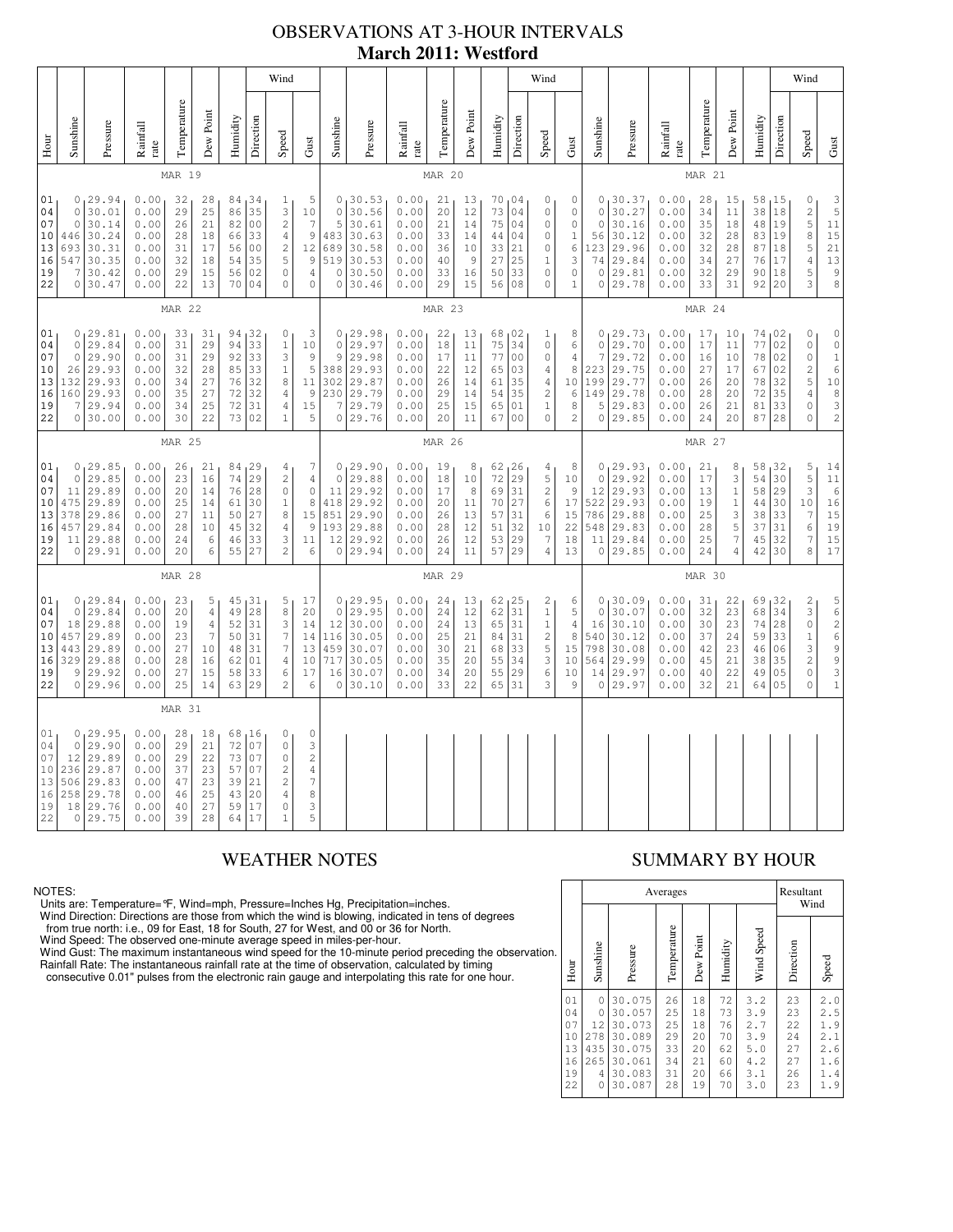### HOURLY PRECIPITATION (Water Equivalent) **March 2011: Westford**

| Date                                 |    | A.M. Hour Ending at |    |    |    |    |    |    |    |    |    |    |    |    |    | P.M. Hour Ending at |    |    |    |    |    |    |    |      |                                                           |  |  |  |
|--------------------------------------|----|---------------------|----|----|----|----|----|----|----|----|----|----|----|----|----|---------------------|----|----|----|----|----|----|----|------|-----------------------------------------------------------|--|--|--|
|                                      | 01 | 02                  | 03 | 04 | 05 | 06 | 07 | 08 | 09 | 10 | 11 | 12 | 01 | 02 | 03 | 04                  | 05 | 06 | 07 | 08 | 09 | 10 | 11 | $12$ | $_{\mbox{\textbf{Date}}}$                                 |  |  |  |
| 01<br>02<br>03<br>04<br>05           |    |                     |    |    |    |    |    |    |    |    |    |    |    |    |    |                     |    |    |    |    |    |    |    |      | $0\,1$<br>$02$<br>02<br>03<br>04<br>05                    |  |  |  |
| 06<br>$0\,7$<br>$0\,8$<br>09<br>10   |    |                     |    |    |    |    |    |    |    |    |    |    |    |    |    |                     |    |    |    |    |    |    |    |      | 06<br>07<br>$08$<br>$09$<br>$10$                          |  |  |  |
| 11<br>$12$<br>$13\,$<br>$1\,4$<br>15 |    |                     |    |    |    |    |    |    |    |    |    |    |    |    |    |                     |    |    |    |    |    |    |    |      | $\begin{array}{c} 11 \\ 12 \\ 13 \\ 14 \\ 15 \end{array}$ |  |  |  |
| 16<br>17<br>$1\,8$<br>19<br>20       |    |                     |    |    |    |    |    |    |    |    |    |    |    |    |    |                     |    |    |    |    |    |    |    |      | $\begin{array}{c} 16 \\ 17 \\ 18 \\ 19 \\ 20 \end{array}$ |  |  |  |
| $2\sqrt{1}$<br>22<br>23<br>24<br>25  |    |                     |    |    |    |    |    |    |    |    |    |    |    |    |    |                     |    |    |    |    |    |    |    |      | $21$<br>$22$<br>$23$<br>$24$<br>$25$                      |  |  |  |
| 26<br>27<br>$2\,8$<br>29<br>30       |    |                     |    |    |    |    |    |    |    |    |    |    |    |    |    |                     |    |    |    |    |    |    |    |      | 26<br>27<br>28<br>29<br>29<br>30                          |  |  |  |
| 31                                   |    |                     |    |    |    |    |    |    |    |    |    |    |    |    |    |                     |    |    |    |    |    |    |    |      | 31                                                        |  |  |  |
|                                      |    |                     |    |    |    |    |    |    |    |    |    |    |    |    |    |                     |    |    |    |    |    |    |    |      |                                                           |  |  |  |

During a frozen precipitation event, hourly precipitation totals may not be recorded. In this case, daily amounts are typically entered in the last column (hour ending at 12 A.M.)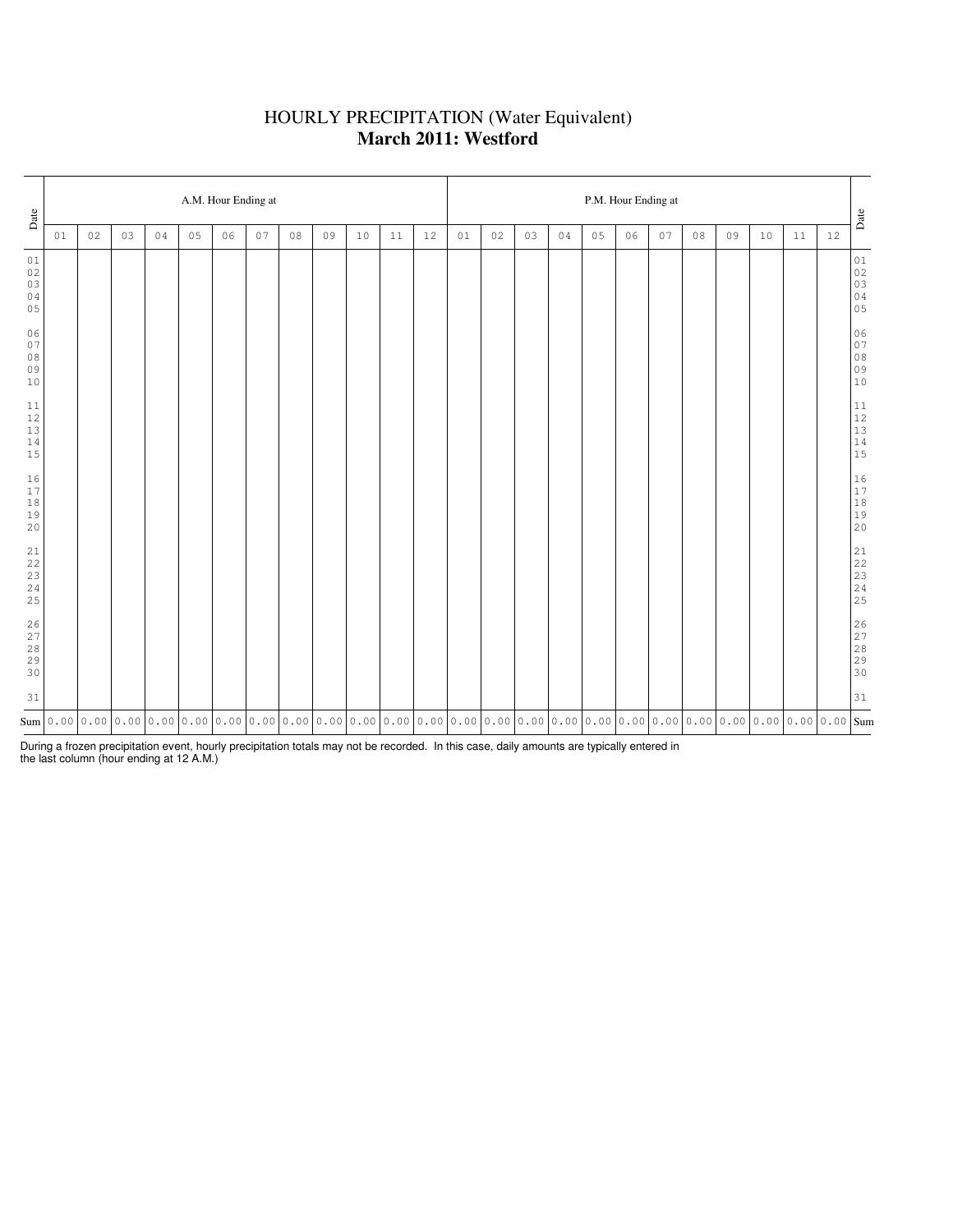### HOUR-BY-HOUR DATA **March 2011: Westford**